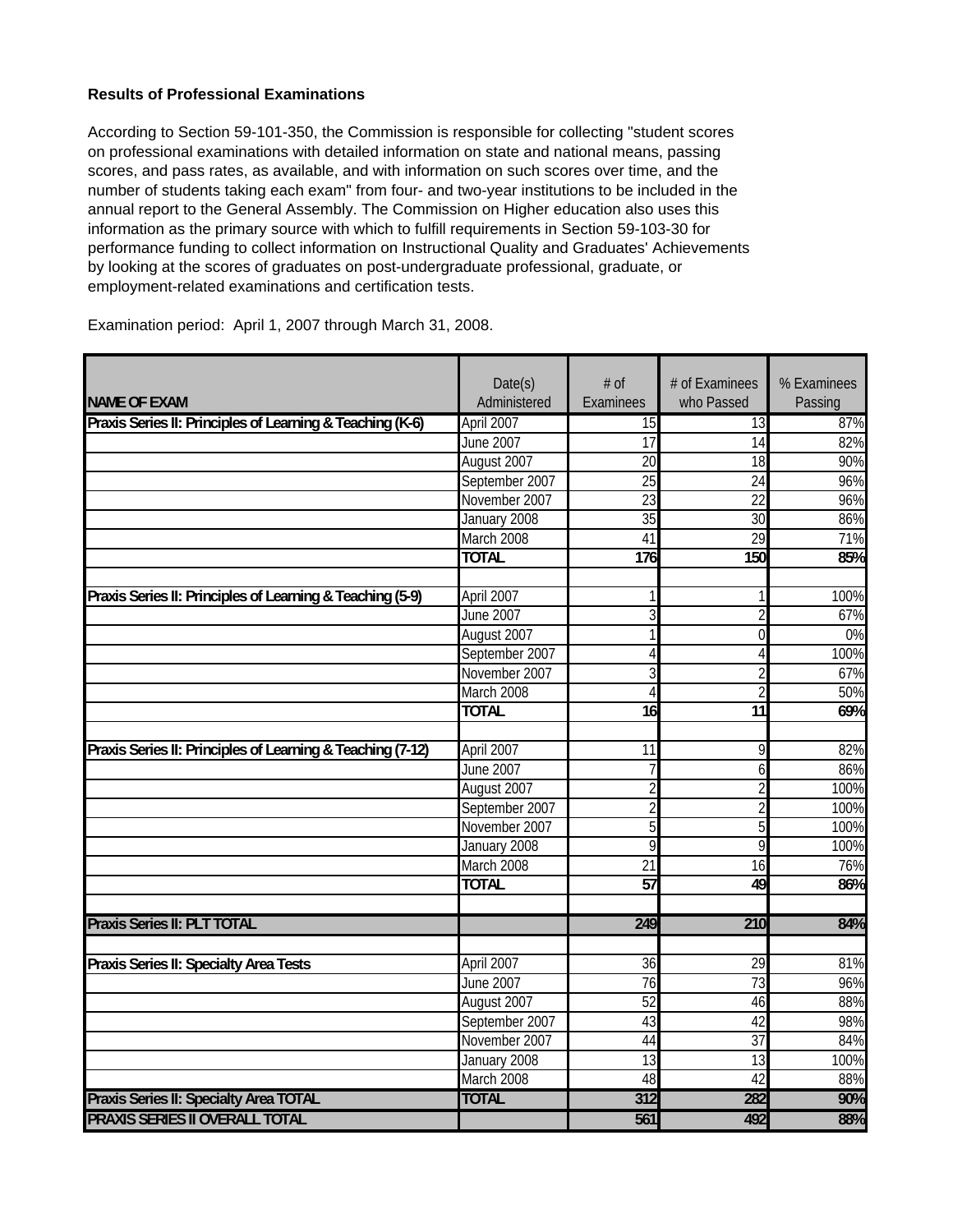## **Student Involvement in Sponsored Research**

The numbers included here reflect graduate and upper division students who participate in sponsored research programs. Each higher education institution that received research dollars generated by external funding (sponsored research) should report the number of students who benefit from these dollars. The Commission on Higher Education will calculate the percentage using headcount enrollment data from the fall 2007 IPEDS Enrollment forms.

| Student Level                  | Number of Students Participating in<br><b>Sponsored Research</b> |
|--------------------------------|------------------------------------------------------------------|
| <b>Upper Division Students</b> | 15                                                               |
| <b>Graduate Students</b>       |                                                                  |